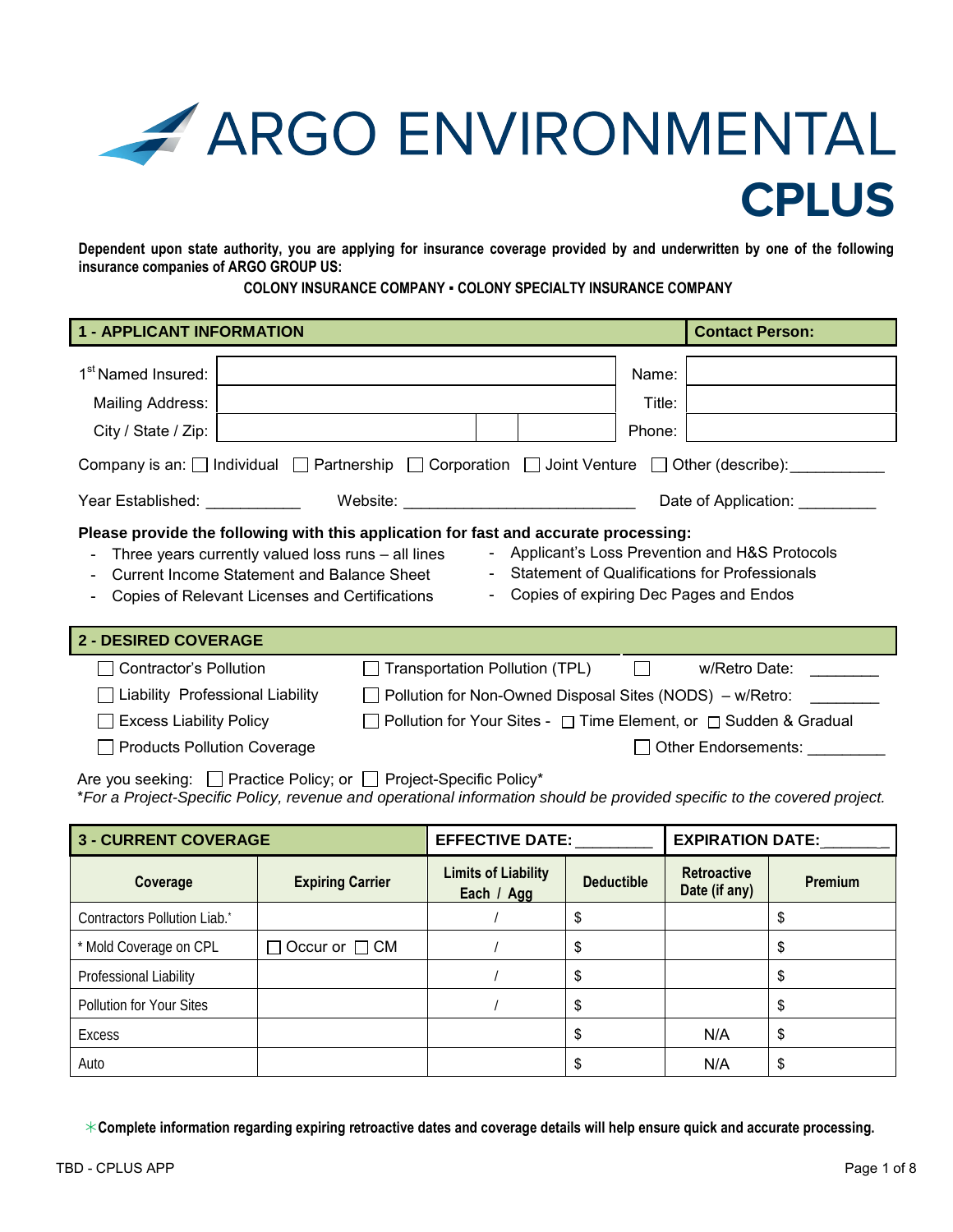|    | 4 - GENERAL INFORMATION - For any "Yes" answers, please provide further explanation on page 8.                                                                                                                                                                  |              |               |
|----|-----------------------------------------------------------------------------------------------------------------------------------------------------------------------------------------------------------------------------------------------------------------|--------------|---------------|
|    | 1. Has the applicant ever operated under another name?                                                                                                                                                                                                          |              | Yes     No    |
| 2. | Has the applicant or any affiliated, related predecessor entity ever been (or currently is) the<br>subject of bankruptcy, reorganization, solvency, dissolution or other debtor related proceedings<br>and/or has made assignment for the benefit of creditors? | $\mathbf{I}$ | 'Yes □ No     |
| 3. | Has the applicant, officer, or director of the applicant or any affiliated, related predecessor entity<br>or owner ever been convicted of a crime?                                                                                                              |              | Yes $\Box$ No |
| 4. | Has the applicant acquired, merged, sold, or dissolved any other entities the last five (5) years?                                                                                                                                                              | ∐ Yes        | l INo         |
| 5. | Has any insurance company ever denied, canceled, or non-renewed General Liability, Pollution<br>Liability, or Professional Liability coverage? (Missouri Applicants - do not answer this question)                                                              | Yes          | l INo         |

# **5 - ADDITIONAL NAMED INSUREDS and RELATED ENTITIES**

List all desired Named Insureds and any other subsidiary, associate, affiliated or allied companies or corporations of which you have more than 50% ownership interest (*If additional space is needed please see page 8 or attach*).

| <b>Entity</b> | <b>Description of Operations</b> | <b>Gross</b><br><b>Revenues</b> | % Common<br>Ownership |
|---------------|----------------------------------|---------------------------------|-----------------------|
|               |                                  |                                 | %                     |
|               |                                  | Ф                               | $\%$                  |
|               |                                  | Æ                               | %                     |
|               |                                  |                                 | %                     |
|               |                                  |                                 | %                     |

 **Additional Named Insureds can be included subject to underwriting. Please identify the full legal name and operations of all entities you wish to have included as Named Insureds under this policy.**

# **6 - YOUR PERSONNEL**

**Indicate the number of staff in each category (list each employee only once in their highest position or role):**

| <b>POSITION OR ROLE</b>                       | No. | <b>POSITION OR ROLE</b>                       | No. |
|-----------------------------------------------|-----|-----------------------------------------------|-----|
| Owner / Principals                            |     | Conservation Scientist / Biologist / Forester |     |
| <b>Environmental Engineer or Scientist</b>    |     | Health & Safety / Risk Manager                |     |
| Industrial Hygienist / Toxicologist           |     | Project Manager                               |     |
| Microbiologist                                |     | Supervisor / Foreman                          |     |
| Other Indoor Environmental Professional (IEP) |     | <b>HAZWOPER or AHERA Personnel</b>            |     |
| Civil, Structural or Mechanical Engineer      |     | <b>Commercial Driver</b>                      |     |
| <b>Electrical Engineers</b>                   |     | <b>General Laborer</b>                        |     |
| Geotechnical or Geophysical Engineer          |     | Clerical                                      |     |
| Geologist / Hydrogeologist                    |     | Other:                                        |     |

## **7 - GROSS REVENUES**

Provide your projected and historical Gross Revenues\* below - include revenues from all requested Named Insureds:

| <b>Period</b>                                   | <b>Gross Revenues</b> | % Foreign |
|-------------------------------------------------|-----------------------|-----------|
| Projected Gross Revenue (next 12 months):       | ъĐ                    | %         |
| Actual Revenue 1st Prior Year (last 12 months): | \$                    | $\%$      |
| Actual Revenue 2nd Prior Year:                  | \$                    | %         |

\* For purposes of this application, Gross Revenue means the money generated by all services or products you provide, before any deductions are taken for expenses.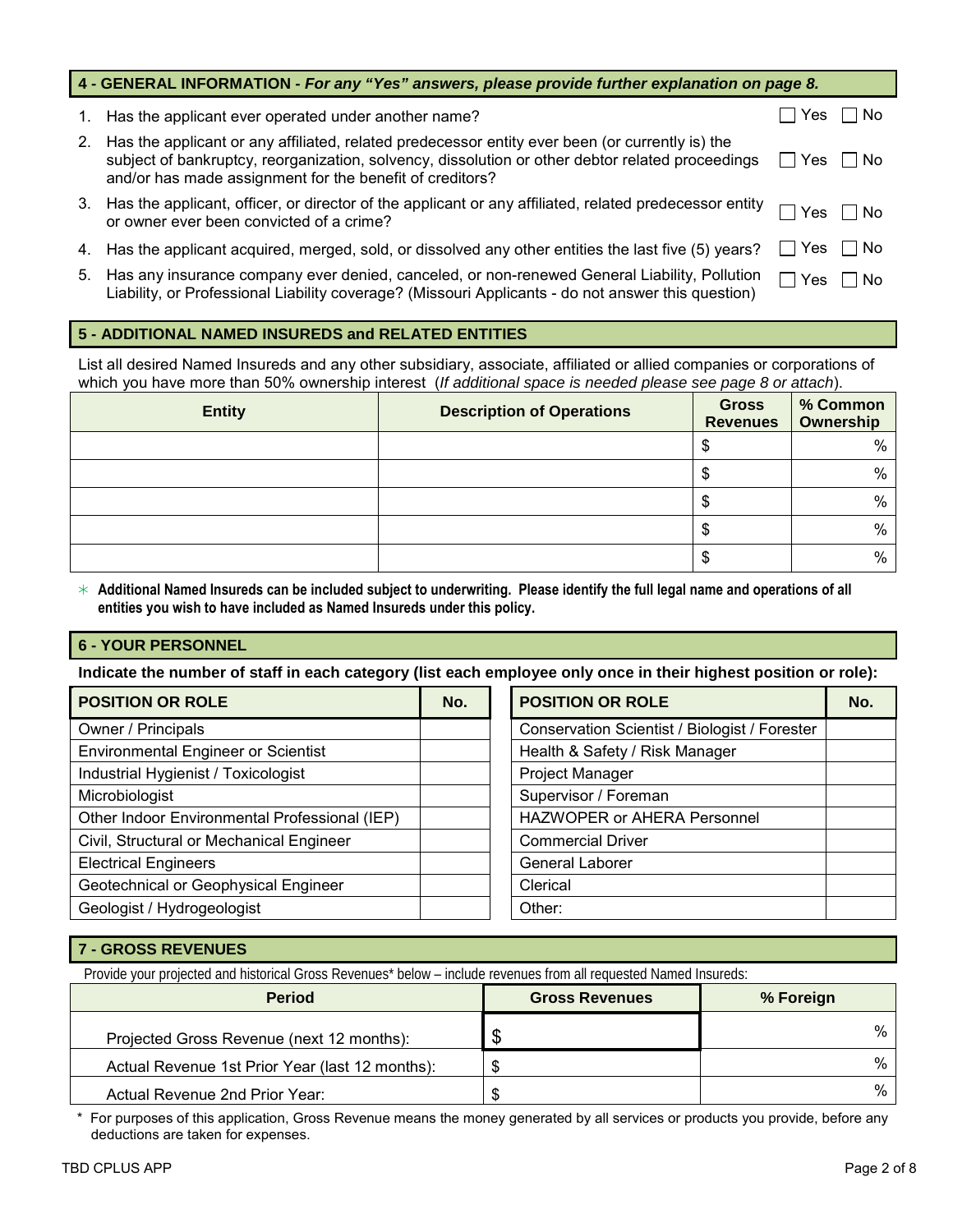# **8 - BREAKDOWN OF CONTRACTING AND PROFESSIONAL REVENUES**

**Breakout your projected Gross Revenue for each of the classes of Environmental Contracting or Professional Services that you will conduct in the coming term. Also indicate the % subcontracted (if any).**

| <b>ENVIRONMENTAL CONTRACTING CLASSES</b>        |    |               |                                                |    |               |  |
|-------------------------------------------------|----|---------------|------------------------------------------------|----|---------------|--|
| <b>Environmental Contracting classes</b>        | \$ | Subbed<br>న్  | <b>Environmental Contracting classes</b>       | \$ | Subbed<br>న్  |  |
| Air Duct Cleaning/Indoor Air Quality (not Mold) |    | $\%$          | Mold Remediation - Habitational                |    | $\frac{0}{0}$ |  |
| Air Pollution Control Installation              |    | $\%$          | Mold Remediation - Commercial / Ind.           |    | $\%$          |  |
| Asbestos/Lead Abatement - Habitational          |    | $\%$          | <b>PCB Remediation/Removal</b>                 |    | $\%$          |  |
| Asbestos/Lead Abatement - Commercial / Ind.     |    | $\%$          | Radon Mitigation Contracting                   |    | $\%$          |  |
| Barrier or Liner Installation (not landfill)    |    | $\frac{0}{0}$ | Restoration Contracting - including Build-back |    | $\%$          |  |
| Bio or Phyto Remediation - Soil or Groundwater  |    | $\frac{0}{0}$ | Sample Collection - Asbestos & Lead or Other   |    | $\%$          |  |
| Crime Scene / Illegal Drug Lab Cleanup          |    | $\%$          | Sample Collection - Soil & Groundwater         |    | $\%$          |  |
| Disposal Fees for Waste or Haz Mats             |    | $\%$          | Soil Remediation - In Situ                     |    | $\%$          |  |
| Dredging - Env/Pollution Clean-up               |    | $\frac{0}{0}$ | Soil Remediation - Dig and Haul                |    | $\frac{1}{2}$ |  |
| Drilling - Monitoring Well Installation         |    | $\frac{0}{0}$ | Solar System Installation - Habitational       |    | $\%$          |  |
| Emergency Response / Spill Clean-up             |    | $\frac{0}{0}$ | Solar System installation - Commercial         |    | $\%$          |  |
| Gas Station Construction - Bldgs (not tanks)    |    | $\frac{0}{0}$ | <b>Superfund Remediation Contracting</b>       |    | $\%$          |  |
| Gas Station Pump & Dispenser Contracting        |    | $\%$          | Tank and Pipe Cleaning (Remote/Robotic)        |    | $\frac{1}{2}$ |  |
| <b>Groundwater Remediation</b>                  |    | $\%$          | Tank and Pipe Cleaning (Confined Space Entry)  |    | $\%$          |  |
| Hazardous Materials Cleanup/Treatment           |    | $\%$          | Tank Installation & Removal - Aboveground      |    | $\%$          |  |
| Hazardous Waste Treatment - at Job Site         |    | $\%$          | Tank Installation - Underground                |    | $\%$          |  |
| Industrial Cleaning (not Tank or Pipe)          |    | $\%$          | Tank Removal - Underground                     |    | $\%$          |  |
| Lab Packing / Facility Clean-out / Loading      |    | %             | Tank Maintenance and Repair                    |    | $\%$          |  |
| Landfill Capping and Surface Maintenance        |    | $\%$          | Transportation Fees - Haul Away                |    | $\%$          |  |
| Landfill Construction or Expansion              |    | $\%$          | Waste Stream System Installation & Maint.      |    | $\%$          |  |
| Landfill Liner Installation                     |    | %             | Waste Stream System Operators                  |    | $\%$          |  |
| Liquid Waste Management/Treatment               |    | $\%$          | Wetlands, Stream or Habitat Mitigation         |    | $\%$          |  |
| Medical Waste Pickup and Transportation         |    | $\%$          | Wind Energy System Installation or Repair      |    | $\%$          |  |
| Mobile Incineration / Thermal Treatment         |    | $\%$          | Other:                                         |    | $\%$          |  |

| <b>ENVIRONMENTAL PROFESSIONAL CLASSES</b>     |    |                        |                                               |   |               |  |  |
|-----------------------------------------------|----|------------------------|-----------------------------------------------|---|---------------|--|--|
| <b>Environmental Professional classes</b>     | \$ | ubbed<br>$\aleph$<br>ഗ | <b>Environmental Professional classes</b>     | S | Subbed<br>వ్  |  |  |
| Air Quality Testing and Monitoring (not Mold) |    | $\%$                   | Lab Testing / Analysis (environmental)        |   | %             |  |  |
| Asbestos and Lead Paint Assessment            |    | %                      | Mitigation Banking and Brokering              |   | $\frac{0}{0}$ |  |  |
| Construction Project Mgmt - Agency (Env)      |    | $\frac{0}{0}$          | Mold Inspection and Assessment                |   | $\frac{0}{0}$ |  |  |
| Construction Project Mgmt - At Risk (Env)     |    | $\frac{0}{0}$          | Phase I Env Assessments / Transaction Screens |   | $\frac{0}{0}$ |  |  |
| Decommissioning Design for Nuclear Facilities |    | $\%$                   | Phase II Env Assessments - with Sampling      |   | %             |  |  |
| <b>Energy Efficiency Consulting</b>           |    | $\frac{0}{0}$          | Phase III - Remedial Design Plans and Specs   |   | $\frac{0}{0}$ |  |  |
| Environmental Archeological Surveys           |    | $\%$                   | <b>Pipeline Integrity Testing</b>             |   | $\frac{0}{0}$ |  |  |
| <b>Environmental Impact Studies</b>           |    | $\%$                   | Radon Consulting                              |   | $\frac{0}{0}$ |  |  |
| Expert Witness / Litigation Support           |    | $\%$                   | Regulatory Consulting / Permitting            |   | $\frac{0}{0}$ |  |  |
| Feasibility Studies or Reports w/o Design     |    | $\frac{0}{0}$          | Remediation Oversight / Management            |   | $\frac{0}{0}$ |  |  |
| Geology & Hydrogeology (100% Environmental)   |    | $\frac{0}{0}$          | Solar / Photovoltaic System Layout & Design   |   | $\frac{0}{0}$ |  |  |
| Geophysical Assessment (100% Environmental)   |    | $\frac{0}{0}$          | Surveying in Support of Environmental Report  |   | $\frac{0}{0}$ |  |  |
| Geotechnical (100% Environmental)             |    | %                      | Tanks - UST/AST System Design                 |   | $\frac{0}{0}$ |  |  |
| Hazardous Materials Consulting                |    | $\%$                   | Tanks - UST/AST Tightness Testing or Compl.   |   | $\frac{0}{0}$ |  |  |
| Health and Safety Training                    |    | $\frac{0}{0}$          | Waste brokering / Disposal Site Selection     |   | $\frac{0}{0}$ |  |  |
| Industrial Hygiene Consulting                 |    | $\%$                   | Wetlands and Wildlife Consulting or Design    |   | $\frac{0}{0}$ |  |  |
| Other:                                        |    | %                      | Other:                                        |   | $\frac{0}{0}$ |  |  |

TBD CPLUS APP Page 3 of 8 Apple 2 of 8 Apple 2 of 8 Apple 2 of 8 Apple 2 of 8 Apple 2 of 8 Apple 2 of 8 Apple 2 of 8 Apple 2 of 8 Apple 2 of 8 Apple 2 of 8 Apple 2 of 8 Apple 2 of 8 Apple 2 of 8 Apple 2 of 8 Apple 2 of 8 A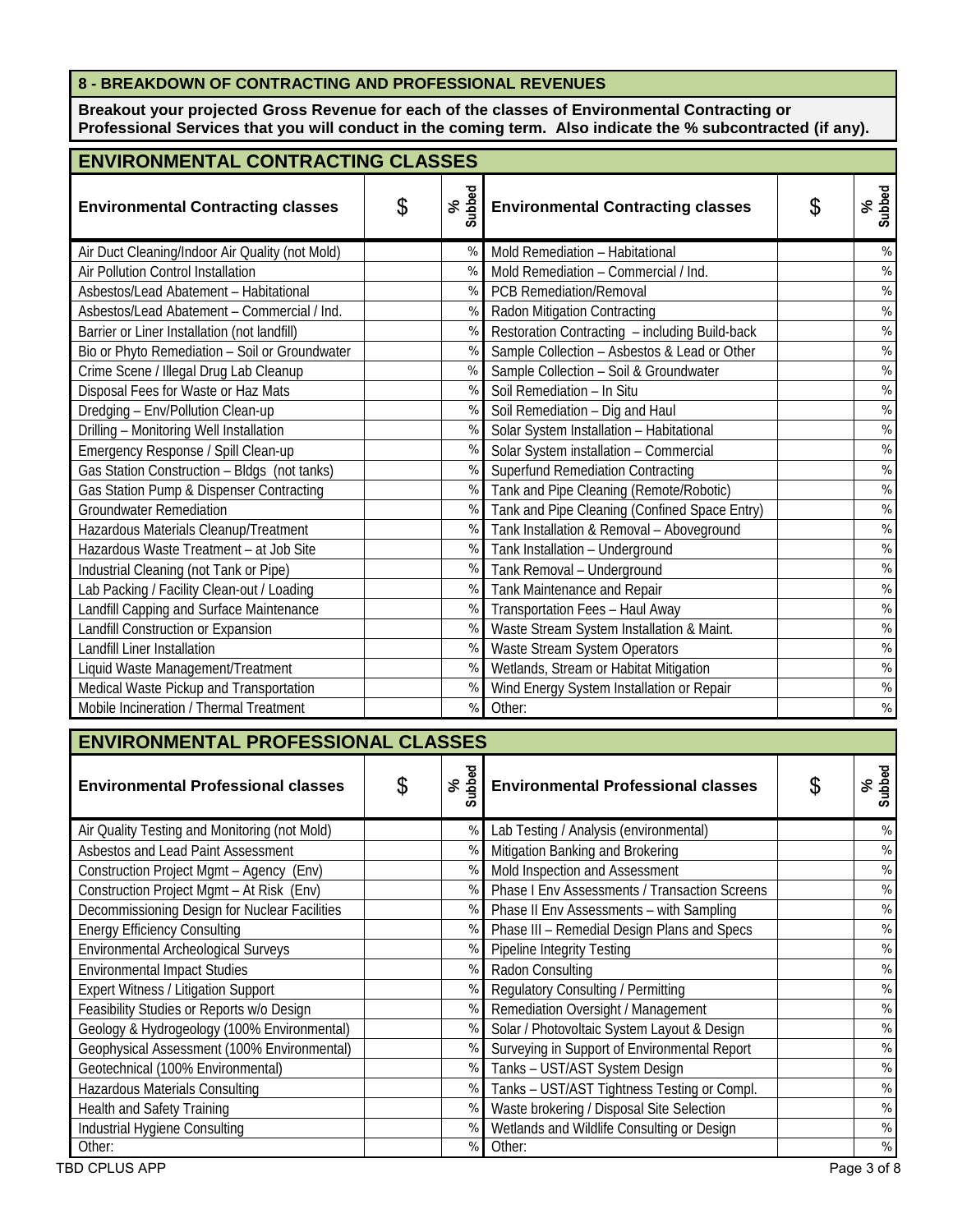| NON-ENVIRONMENTAL CONTRACTING CLASSES             |    |               |                                                    |  |              |  |  |  |
|---------------------------------------------------|----|---------------|----------------------------------------------------|--|--------------|--|--|--|
| <b>Non-Environmental Contracting classes</b>      | \$ | Subbed<br>న్  | \$<br><b>Non-Environmental Contracting classes</b> |  | Subbed<br>వ్ |  |  |  |
| <b>Boiler Installation &amp; Maintenance</b>      |    | $\%$          | <b>Janitorial Services</b>                         |  | $\%$         |  |  |  |
| <b>Bridge Construction</b>                        |    | $\%$          | Landscaping and Tree Services                      |  | $\%$         |  |  |  |
| Carpet Cleaning (not Fire/Water Restoration)      |    | $\%$          | Marine Construction - Dams, Harbors, Piers, etc.   |  | $\%$         |  |  |  |
| Concrete/Masonry (not Foundation)                 |    | $\%$          | Painting and Coatings Application (not Bridges)    |  | $\%$         |  |  |  |
| Concrete/Masonry - Foundation                     |    | $\%$          | Painting and Coatings - Bridges                    |  | $\%$         |  |  |  |
| Debris Removal                                    |    | $\frac{0}{0}$ | Paving - Public Streets and Roadways               |  | $\%$         |  |  |  |
| Demo - Interior Only                              |    | %             | Pesticide or Herbicide Application (not Aerial)    |  | $\%$         |  |  |  |
| Demo - Structural - 3 Stories or Less             |    | $\%$          | Pesticide or Herbicide Application - Aerial        |  | $\%$         |  |  |  |
| Demo - Structural - Over 3 Stories                |    | $\%$          | Pile Driving                                       |  | $\%$         |  |  |  |
| Disaster Response and Restoration                 |    | %             | Pipeline: Oil/Gas gathering, feeder, transmission  |  | $\%$         |  |  |  |
| Dredging - Deepening / Widening of Waterways      |    | $\%$          | Pipeline: Natural Gas Utility Distribution Only    |  | $\%$         |  |  |  |
| Drilling - Geotechnical and Other                 |    | $\%$          | Plastering and Stucco (including EIFS)             |  | $\%$         |  |  |  |
| Drilling - Oil/Gas                                |    | $\%$          | Plumbing - not Fire Suppression / Sprinklers       |  | $\%$         |  |  |  |
| Drilling - Potable or Other Water                 |    | $\%$          | Potable Water System Construction & Maint.         |  | $\%$         |  |  |  |
| <b>Drywall Installation</b>                       |    | $\frac{0}{0}$ | Railroad Construction & Maintenance                |  | $\%$         |  |  |  |
| Equipment or Appliance Installation               |    | $\%$          | <b>Refractory Contracting</b>                      |  | $\%$         |  |  |  |
| Electrical                                        |    | $\%$          | Remodeling and Additions                           |  | $\%$         |  |  |  |
| Excavation / Grading                              |    | $\frac{0}{0}$ | Rigging / Stevedoring                              |  | $\%$         |  |  |  |
| <b>Finish Carpentry</b>                           |    | $\%$          | Roofing                                            |  | $\%$         |  |  |  |
| Fireproofing / Fire-stopping                      |    | $\%$          | Roustabout - Oilfield Related                      |  | $\%$         |  |  |  |
| Fire Suppression / Sprinkler                      |    | $\%$          | Scaffold Erection                                  |  | $\%$         |  |  |  |
| Flooring                                          |    | $\%$          | Sewage Treatment Plant Construction & Maint.       |  | $\%$         |  |  |  |
| Framing & Carpentry (General Construction)        |    | %             | Sewer or Septic Tank Construction or Cleaning      |  | $\%$         |  |  |  |
| <b>General Contractor</b>                         |    | $\%$          | Sewer Pipeline / Water Main Construction           |  | $\%$         |  |  |  |
| Glass / Glazier or Doors and Windows              |    | $\%$          | <b>Steel Erection</b>                              |  | $\%$         |  |  |  |
| Home Building / Residential Developer             |    | $\%$          | Street Sweeping / Cleaning                         |  | $\%$         |  |  |  |
| HVAC / Refrigeration / Mechanical Contracting     |    | $\%$          | Temporary Employment Agencies / Labor Force        |  | $\%$         |  |  |  |
| Insulation (Commercial / Industrial / Mechanical) |    | $\%$          | Transportation / Hauling (not Environmental)       |  | $\%$         |  |  |  |
| Insulation (Residential)                          |    | $\%$          | Waterproofing                                      |  | $\%$         |  |  |  |
| Industrial Contracting - Refinery & Petrochemical |    | $\%$          | Welding                                            |  | $\%$         |  |  |  |
| Industrial Process Piping - Construct or Repair   |    | $\%$          | Other:                                             |  | $\%$         |  |  |  |

| NON-ENVIRONMENTAL PROFESSIONAL CLASSES        |    |                  |                                                |  |               |  |
|-----------------------------------------------|----|------------------|------------------------------------------------|--|---------------|--|
| Non-Environmental Professional classes        | \$ | ubbed<br>వి<br>ഗ | <b>Non-Environmental Professional classes</b>  |  | Subbed<br>ళ   |  |
| Architectural Design                          |    | $\%$             | Land Surveying                                 |  | $\%$          |  |
| Building Condition Assessments / R.E. Audits  |    | $\frac{0}{0}$    | Landscape Architecture                         |  | $\%$          |  |
| Civil Engineering                             |    | %                | Marine Engineering                             |  | $\%$          |  |
| <b>Construction Project Mgmt - Agency</b>     |    | $\frac{0}{0}$    | Mechanical / HVAC / Refrigeration Engineering  |  | $\frac{0}{0}$ |  |
| Construction Project Mgmt - At Risk           |    | $\%$             | Mining Engineering                             |  | $\frac{0}{0}$ |  |
| <b>Electrical Engineering</b>                 |    | $\%$             | Petroleum Engineering                          |  | $\%$          |  |
| Energy Appraisal, Assessment or Auditing      |    | $\%$             | Pipeline Design                                |  | $\%$          |  |
| Geology and Hydrology (Non-Environmental)     |    | %                | Process Engineering - Potable & Waste Water    |  | $\%$          |  |
| Geophysical Assessments (non-Environmental)   |    | $\frac{0}{0}$    | Process Engineering - Petroleum, Chemical etc. |  | $\%$          |  |
| <b>Geotechnical Engineering</b>               |    | $\frac{0}{0}$    | Software Design & Programming                  |  | $\frac{0}{0}$ |  |
| Insulation Engineering and Design             |    | $\frac{0}{0}$    | <b>Structural Engineering</b>                  |  | $\frac{0}{0}$ |  |
| <b>Insulation Inspection Services</b>         |    | $\frac{0}{0}$    | Utility and Underground Locating               |  | $\%$          |  |
| Lab Analysis / Construction Materials Testing |    | $\%$             | Other:                                         |  | $\frac{0}{0}$ |  |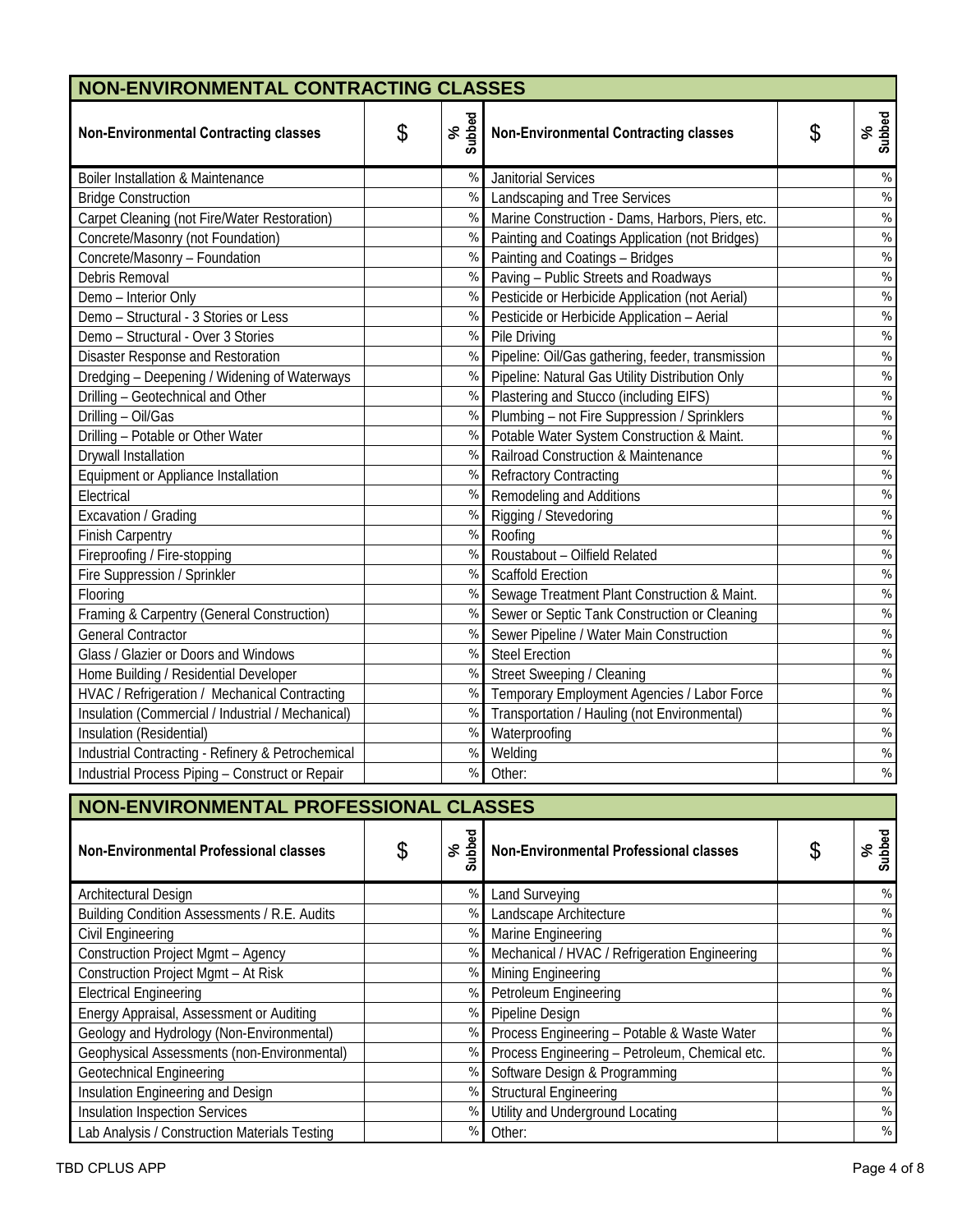| <b>9 - DESIGN-BUILD EXPOSURES</b>                                                                                                                                            | <b>Not Applicable</b> |
|------------------------------------------------------------------------------------------------------------------------------------------------------------------------------|-----------------------|
| Do you enter into Design-Build projects where you hold a single contract to deliver both the design<br>and construction services?                                            | l INo<br>Yes          |
| If Yes, do you:                                                                                                                                                              |                       |
| a) Self-perform the Design Services?                                                                                                                                         | ∣Yes ∣∣No             |
| b) Subcontract the Design Services?                                                                                                                                          | │Yes │ No             |
| c) Self-perform the Construction Work?                                                                                                                                       | Yes    No             |
| What percent of your projects are performed through a Design-Build delivery method?                                                                                          | %                     |
| Do you have a Professional Engineer (PE) on staff?                                                                                                                           | l INo<br>l Yes        |
| When subcontracting Professional Services (Design, Engineering, etc.) do you ensure that your<br>sub-consultants maintain all required licenses and relevant qualifications? | – I No<br><b>Yes</b>  |

| 10 - PRODUCTS DESIGNED OR SOLD BY YOU - If any                                                  |                                             |  |  |  |  |
|-------------------------------------------------------------------------------------------------|---------------------------------------------|--|--|--|--|
| If you engage in any products sales, either with or without installation, please disclose here: |                                             |  |  |  |  |
|                                                                                                 | <b>Projected Revenue from Products Sold</b> |  |  |  |  |
| Products Designed and/or Sold by you WITH Installation:<br>Describe:                            | \$                                          |  |  |  |  |
| Products Designed and/or Sold by you WITHOUT Installation:<br>Describe:                         | S                                           |  |  |  |  |

# **11 - STATE OF NEW YORK**

1. Do you project any operations to be performed in the State of New York in the coming term?  $\Box$  Yes  $\Box$  No If Yes, what % of gross revenue is likely to arise from operations in the State of New York?  $\%$ 

2. Have you performed any operations in the State of New York in the last three (3) years?<br>If Yes what % of vour proiects was performed in the State of New York in the last 3 years? If Yes, what % of your projects was performed in the State of New York in the last 3 years?

# **12 - YOUR CLIENTELE AND PROJECTS**

Indicate the percentage of your operations conducted within each of these segments: **INDUSTRIAL**   $\begin{bmatrix} 0 & 0 \\ 0 & 0 \end{bmatrix}$  **MUNICIPAL / GOVERNMENTAL**  $\begin{bmatrix} 0 & 0 \\ 0 & 0 \end{bmatrix}$ Manufacturing / Chemical Plant  $\begin{array}{ccc} | & 0 & 0 \\ \end{array}$   $\begin{array}{ccc} | & 0 & 0 \\ \end{array}$  DOD / DOE / Federal / DHS  $\begin{array}{ccc} | & 0 & 0 \\ \end{array}$ Petroleum / Refineries | % | | State / Local | % Platform Drilling Rigs **Solution Contract 1 and 2** % | Other:  $\begin{array}{ccc} \sim & \sim & \sim \end{array}$  8 % | Other: Pipelines: % **COMMERCIAL / PUBLIC** % Natural Gas **Shopping Centers** Natural Gas Natural Gas Natural Shopping Centers Natural Shopping Centers Natural Shopping Centers Natural Shopping Centers Natural Shopping Centers Natural Shopping Centers Natural Shopping Petrochemical % Office / Warehouse % Other: % Parking Structures % Wastewater Sewage Plants | % | | Churches | % Potable Water Systems The System System System System System System System System System System System System S Other Processing Plants | % | | Parks and Recreation | % Power Plants / Transformer Stations The Manusculing Warehous and Colleges The Society of Schools and Colleges The Society of Society of Schools and Colleges Theory of Society of Society of Society of Schools and Colleges T **INFRASTRUCTURE** WE RESOLUTE THE SAME RESOLUTION OF SAME RESOLUTION ASSESSED. Airports and Runways | % | | Airport Terminals | % Streets / Roads | % | | Hotels / Motels | % Bridges and Tunnels **Network 1 Million Control 1 Million** % **RESIDENTIAL / HABITATIONAL 1 Million** % Harbors / Piers / Ports / Dams Nursing Homes Nursing Homes Nursing Homes Nursing Homes Nursing Home Nursing Home Nursing Home Nursing Home Nursing Home Nursing Home Nursing Home Nursing Home Nursing Home Nursing Home Nursi Offshore Marine / Rigs or Platforms  $\begin{array}{ccc} | & 0 \\ | & | \end{array}$  Prisons / Correctional Facilities  $\begin{array}{ccc} | & 0 \\ | & | \end{array}$ Landfills / Disposal Facilities | % | | Apartment / Dormitories | % Mass Transit / Railroad | % | | Condos / Townhouses | %

Nuclear Facilities **Single Family Homes** Nuclear Facilities **Single Family Homes** Nuclear Facilities **Single Family Homes**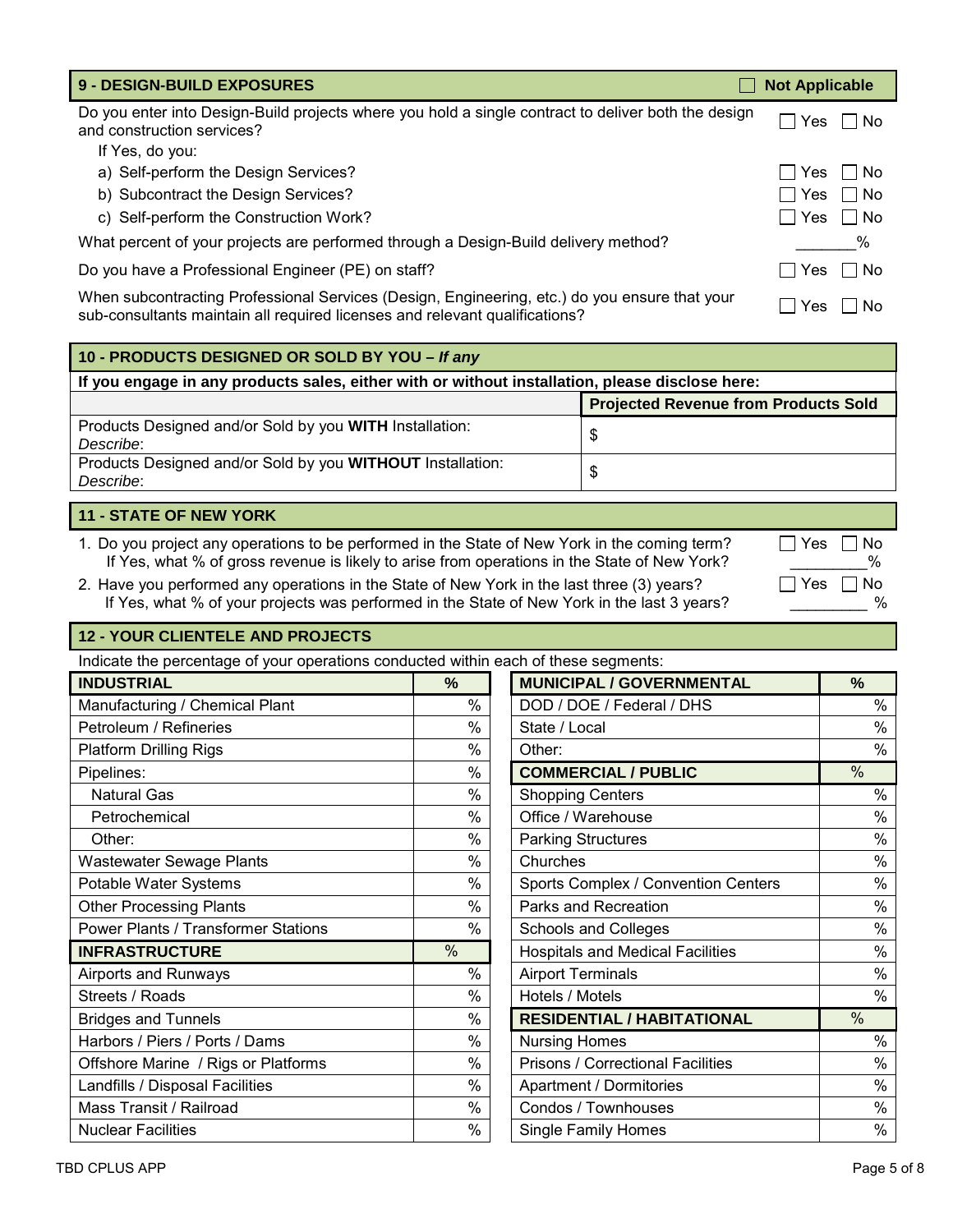| 13 - RISK TRANSFER PROTOCOLS - SUBBED WORK                                                                                                                                                              | No Subs          |
|---------------------------------------------------------------------------------------------------------------------------------------------------------------------------------------------------------|------------------|
| When hiring your Subcontractors or Sub-consultants, do you:                                                                                                                                             |                  |
| 1. Utilize a written contract 100% of the time with your subcontractors and sub-consultants?                                                                                                            | No<br>Yes        |
| 2. Require Additional Insured Status on the Sub's Commercial General Liability (CGL) policy?                                                                                                            | No<br>Yes        |
| 3. Require Subs to carry a CGL Limit of Liability of at least \$1,000,000?                                                                                                                              | l No<br>Yes      |
| 4. Require Sub's to carry Contractors Pollution Liability (CPL) when pollution exposure is relevant?                                                                                                    | No<br>Yes        |
| 5. Require Subs to carry a CPL Limit of Liability of at least \$1,000,000 when CPL is required?                                                                                                         | No<br>Yes        |
|                                                                                                                                                                                                         | ∣No              |
| 6. Require Subcontractors to carry Mold coverage on their CPL when that exposure is relevant?                                                                                                           | Yes              |
| 7. Require all professionals, engineers, and other sub-consultants providing professional services<br>on your behalf to carry at least \$1,000,000 in Professional Liability coverage limits?           | ∣ I No<br>Yes    |
| 8. Verify all the above risk transfer requirements by obtaining Certificate of Insurance from the Sub<br>100% of the time before allowing the Sub to begin performing operations or providing services? | Yes<br>l I No    |
| 14 - LOSS CONTROL AND BEST PRACTICES                                                                                                                                                                    |                  |
| e - CONTRACTUAL LIABILITY                                                                                                                                                                               |                  |
| 1. Percentage of jobs performed under the following types of client agreements:                                                                                                                         |                  |
| Your Written Contract ______% □Letter Agreement ______%<br>Purchase Order %                                                                                                                             |                  |
| Client's Written Contract 2% ■ Verbal Agreement 2% 2%<br>$\Box$ Other: $\_\_\_\_\_\$                                                                                                                    |                  |
| 2. Do you utilize a Limitation of Liability to a specific dollar amount in your Client Contracts?                                                                                                       | Yes<br><b>No</b> |
| 3. Do you utilize the ASTM-E1527 Standard when conducting Phase I Env Site Assessments?                                                                                                                 | No<br>Yes        |
| 4. Do you include a disclaimer regarding $3rd$ party reliance in your consulting reports?                                                                                                               | No<br>Yes        |
| a - SAFETY PRACTICES                                                                                                                                                                                    |                  |
| 1. Do you operate under a written Health and Safety Plan for your jobsite operations?                                                                                                                   | No<br>Yes        |
| 2. Do you provide an industry relevant Safety Training Program to your employees?                                                                                                                       | <b>No</b><br>Yes |
| 3. Do you have an Auto Safety and Vehicle Maintenance Program or DOT Management Plan?                                                                                                                   | No<br>Yes        |
| <b>b - OPERATIONAL CONTROLS AND PREVENTION</b>                                                                                                                                                          |                  |
| Which of the following Risk Control Procedures do you commonly implement on your projects?                                                                                                              |                  |
| Excavation and Underground Utility Risk Prevention<br>Project Specific Health & Safety Plans                                                                                                            |                  |
| Daily Toolbox or Tailgate Briefings<br>Storm Water Pollution Prevention Plans (SWPPP)                                                                                                                   |                  |
| Site Management Plans - Soil, Waste, Haz Mats<br>Dust Control and Prevention Plans                                                                                                                      |                  |
| c - MOLD AND MOISTURE INTRUSION                                                                                                                                                                         |                  |
| 1. Do your employees have training or protocols for preventing, identifying and responding to<br>moisture and mold related issues within your construction projects?                                    | No<br>Yes        |
| 2. Is your firm, or any employee, licensed or certified in mold testing or assessment?                                                                                                                  | No<br>Yes        |
| 3. Is your firm, or any employee, licensed or certified in mold abatement?                                                                                                                              | No<br>Yes        |
| d - QUALITY CONTROL AND ASSURANCE                                                                                                                                                                       |                  |
| 1. Do you implement a Quality Control or Assurance Program for your construction operations?                                                                                                            | No<br>Yes        |
| 2. Do you have a Quality Control or Assurance Program for your design or consulting services?                                                                                                           | No<br>Yes        |
| 3. Do you implement a formal Risk Management Action Plan or Applied Best Practices System?                                                                                                              | No<br>Yes        |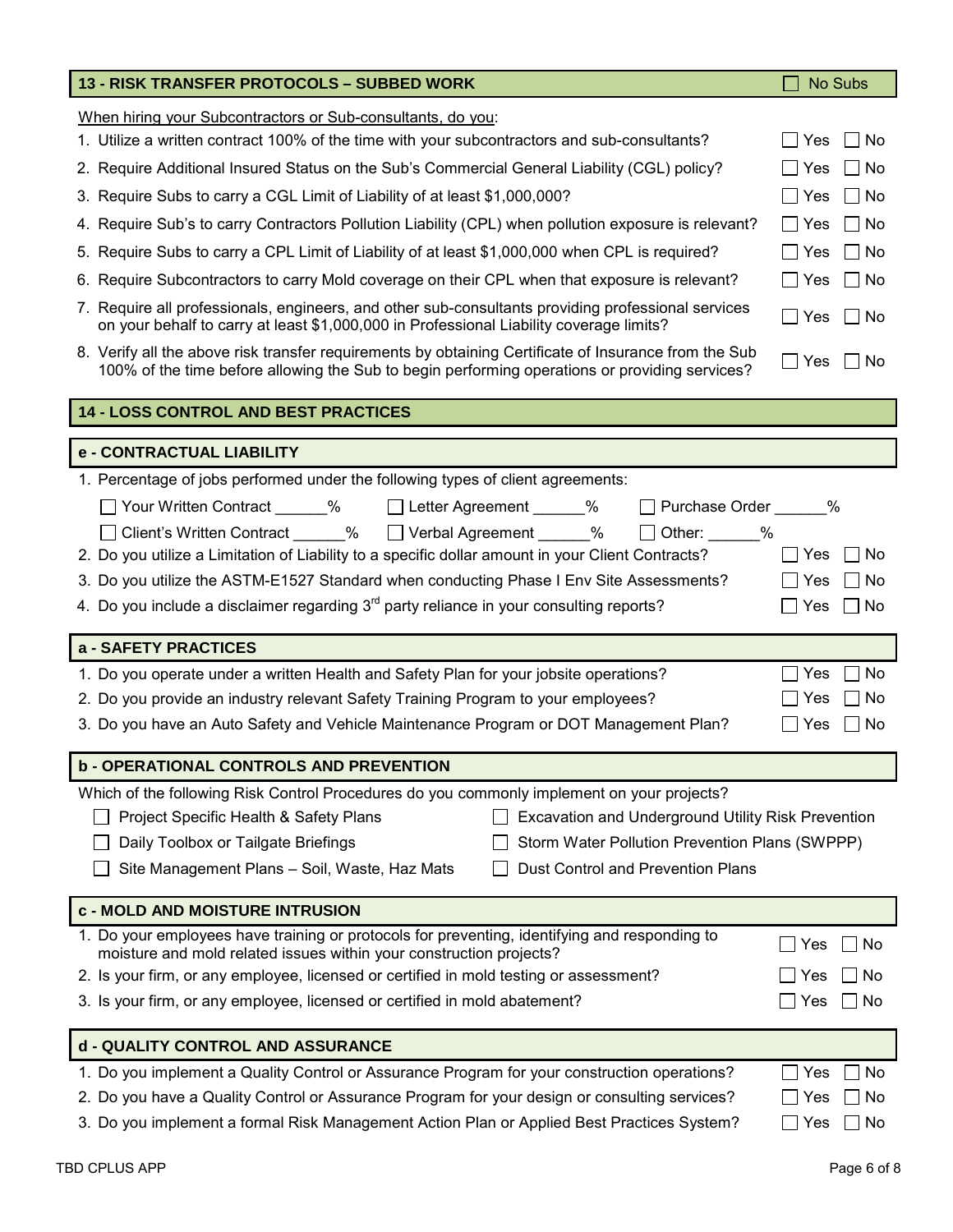# **f - TRANSPORTATION POLLUTION LIABILITY**

|  |  |  | 1. Are you seeking 1st Party Transportation Pollution Liability (TPL) coverage (for your vehicles)? □ Yes □ No |  |  |
|--|--|--|----------------------------------------------------------------------------------------------------------------|--|--|
|--|--|--|----------------------------------------------------------------------------------------------------------------|--|--|

If Yes, complete the following:

| TOTAL NUMBER OF VEHICLES TRANSPORTING HAZ MATS OR POTENTIAL POLLUTANTS                                                                  |              |                           |                                        |              |      |
|-----------------------------------------------------------------------------------------------------------------------------------------|--------------|---------------------------|----------------------------------------|--------------|------|
| <b>TYPE OF VEHICLE</b>                                                                                                                  | No. of UNITS | <b>TYPE OF VEHICLE</b>    |                                        | No. of UNITS |      |
| Private Passenger & Light Trucks:                                                                                                       |              |                           | Extra Heavy Trucks and Truck Tractors: |              |      |
| Medium Trucks (10,001 - 20,000 lbs):                                                                                                    |              | Railcar or Rolling Stock: |                                        |              |      |
| Heavy Trucks (20,001 - 45,000 lbs):                                                                                                     |              | Watercraft or Barge:      |                                        |              |      |
| 2. Are you required to maintain a FMCSA Hazardous Materials Safety Permit?                                                              |              |                           |                                        | Yes          | ∣No  |
| If Yes, is that Permit in good standing?                                                                                                |              |                           |                                        | Yes          | ∣No  |
| 3. What is the average mileage per trip when hauling hazardous or potentially polluting materials?                                      |              |                           |                                        |              |      |
| 4. Identify the materials transported:                                                                                                  |              |                           |                                        |              |      |
| 5. Have you incurred a loss related to pollution in transportation in the last three (3) years?                                         |              |                           |                                        | Yes          | No   |
| 6. Do you utilize 3 <sup>rd</sup> Party transportation companies to transport materials on your behalf?                                 |              |                           |                                        | Yes          | l No |
| If Yes, answer the following:                                                                                                           |              |                           |                                        |              |      |
| a) Do you verify the transporter is properly licensed and permitted?                                                                    |              |                           | Yes                                    | l No         |      |
| b) Do you verify the transporter's insurance includes Transportation Pollution Liability (TPL)?                                         |              |                           | <b>Yes</b>                             | l No         |      |
| g - NON-OWNED DISPOSAL SITE (NODS) LIABILITY                                                                                            |              |                           |                                        |              |      |
| Do you select or recommend disposal sites on behalf of your clients and customers?<br>1.                                                |              |                           |                                        | Yes          | No   |
| Do you take title to any waste or cargo at any time?<br>2.                                                                              |              | Yes                       | No                                     |              |      |
| Do you verify that the landfill or disposal site is properly classified to accept the waste?<br>3.                                      |              | Yes                       | ∣No                                    |              |      |
| Do you verify that the landfill or disposal site is properly insured?<br>4.                                                             |              |                           | Yes                                    | No           |      |
| <b>h - POLLUTION LIABILITY FOR YOUR SITES</b>                                                                                           |              |                           |                                        |              |      |
| Are you seeking coverage for Pollution Liability at your owned or rented location(s)?<br>1.                                             |              | Yes                       | ∃ No                                   |              |      |
| Do your locations consist of offices and/or contractors yard only, with no Hazardous Material<br>2.<br>handling, processing or storage? |              | Yes                       | No                                     |              |      |
| 3. Are you seeking Pollution coverage for Time Element (or Sudden & Accidental) exposure only?                                          |              | Yes                       | No                                     |              |      |
| 4. Are you seeking Pollution coverage for Sudden & Gradual exposure? (Add'l Application Req'd)                                          |              | Yes                       | $\exists$ No                           |              |      |
| 15 - YOUR PREMISES AND LOCATIONS - Identify all premises that you own, rent or occupy:                                                  |              |                           |                                        |              |      |
| <b>Street Address</b>                                                                                                                   |              |                           | <b>Operations and Activities</b>       |              |      |
|                                                                                                                                         |              |                           |                                        |              |      |
|                                                                                                                                         |              |                           |                                        |              |      |
|                                                                                                                                         |              |                           |                                        |              |      |